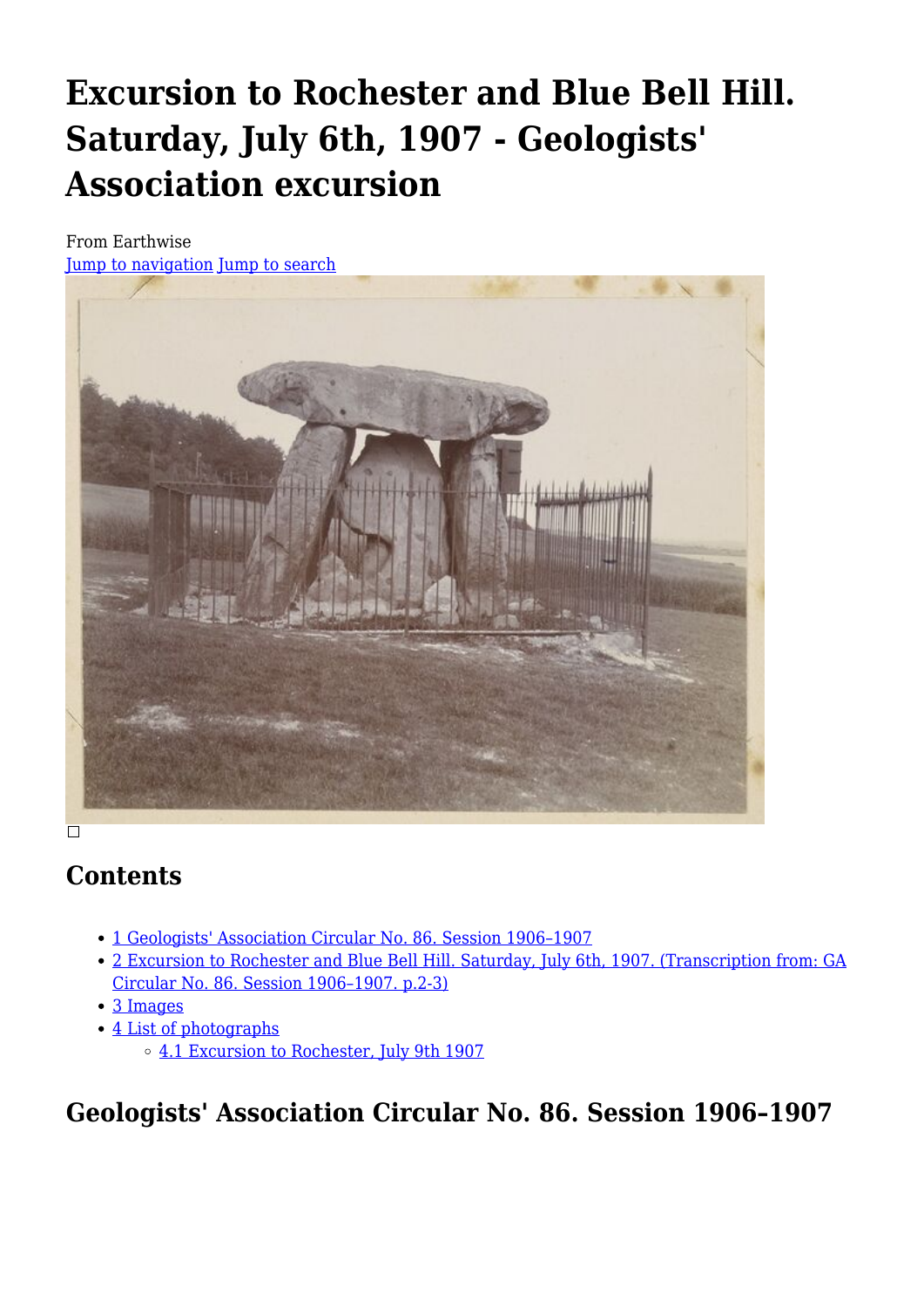

# **Excursion to Rochester and Blue Bell Hill. Saturday, July 6th, 1907. (Transcription from: GA Circular No. 86. Session 1906–1907. p.2-3)**

**DIRECTOR** G. E. DIBLEY, F.G.S.

**EXCURSION SECRETARY** : H. KIDNER, 73, Gladstone Road, Watford.

Train leaves Cannon Street 9.18 a.m. Arrives Strood 10.31. Special cheap ticket for Strood and return from Aylesford, 3s. 11d. Meet Excursion Secretary under clock not later than 9.3.

The features of the large quarries close to the station will be pointed out.

Walk from Strood station to the Rochester Museum and inspect the Geological collection and other items of special interest in the grand old Elizabethan house mentioned by Charles Dickens in "Edwin Drood."

Walk to Borstal Manor Chalk Pit (zone of *Holaster Planus*), passing a fine section of Pleistocene deposits at a spot which affords an excellent example of a river gorge.

Continue by the lower road to Wouldham and inspect Messrs. Tingey's large Chalk pit, situated mostly in the T*erebratulina gracilis*-zone, the base being in that of *Rhynchonella cuvieri*.

In the village of Wouldham, where the road turns to the left and ascends the hill to Burham, a large disused pit, "The Free School Pit," reveals a fine section of Chalk with *Holaster subglobosus*, *Actinocamax plenus* marls, and *R. cuvieri*-zones.

Near this point the extensive pits of Messrs. Peters are entered, containing two workings in the *H. subglobosus* chalk and one in the *A. plenus* marls and *R. cuvieri* chalk.

These large workings are of great interest as they have afforded much zonal evidence within the past sixteen years, especially as regards the position of the vertebrates, examples of which, from these pits, can now be seen in the British Museum. Any who travel later from London (see note at end) can join at these workings, which will be left at 3 p.m., when the party will proceed to the wellknown Blue Bell Hill pits, which are now being extensively worked in the Chalk Marl.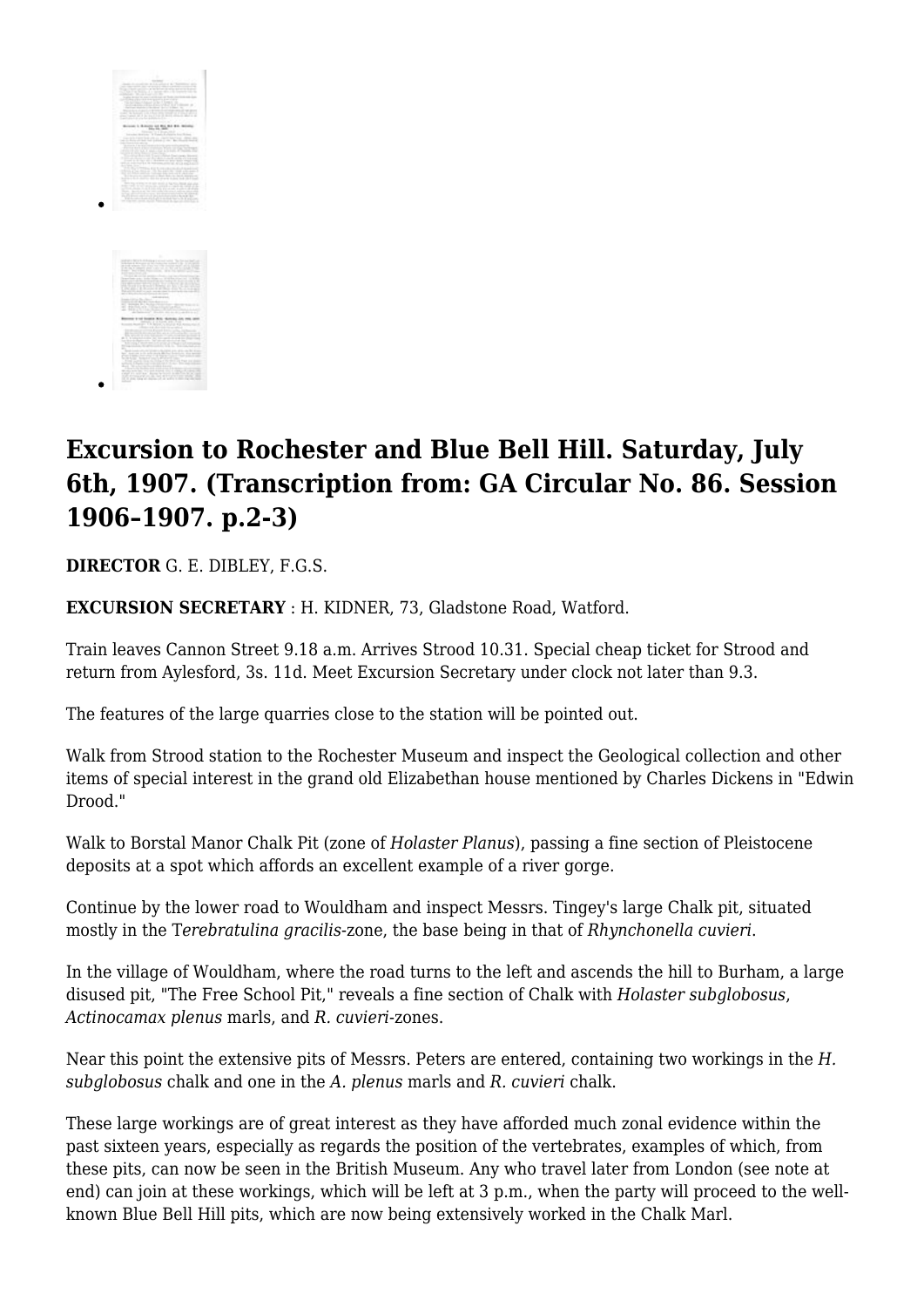These pits reveal sections extending from the Chalk Marl to the *H. planus*-zone, here being about Soo feet exposed. Unfortunately the upper pit, which forms so prominent a feature in the landscape is not now worked. The view from here is one of the finest in Kent, and is on that account alone worthy of a visit. If time permits the noted cromlech, "Kit's Coty," and "The Countless Stones," will be inspected on the way to Aylesford, where a meat tea (1s. 6d.) will be provided at "The George." Total walking distance 6½ miles. Return from Aylesford by 7.51 train, Arrive Cannon Street, 9.28.

For those who can only come later in the day, a train leaves Charing Cross, 12.48 ; Cannon Street, 12.57 ; London Bridge, 1.0 ; due Hailing Station 2.20. At Hailing Station turn to the left, and immediately upon reaching the church turn down to the Ferry (three minutes' walk from station). Upon reaching the other side of the river, follow the path across the marsh to Wouldham, turn sharp to the right, and at end of street again to the left, ascend the hill (Messrs. Peters' Pits are on the right). These pits will be left at 3 p.m. ; any who intend to travel by the later train will do well to inform the Excursion Secretary beforehand.

#### **REFERENCES.**

Geological Survey Map, Sheet 6.

Ordnance Survey Map, New Series, Sheet 272, 1s.

1872. WHITAKER, "Geology of London Basin." *Mem. Geol. Survey*, vol. iv.

1887. WOODWARD, H. B.—"Geology of England and Wales."

1900. DIBLEY, G. E.—" Zonal Features of the Chalk Pits in Rochester, Gravesend, and Croydon Areas." *Proc. Geol. Assoc.*, vol. xvi, p. 484 (Part ix, 1s ).

# **Images**



Borstal Manor pit. Zones of Micraster cortestudinarium and Holaster planus.

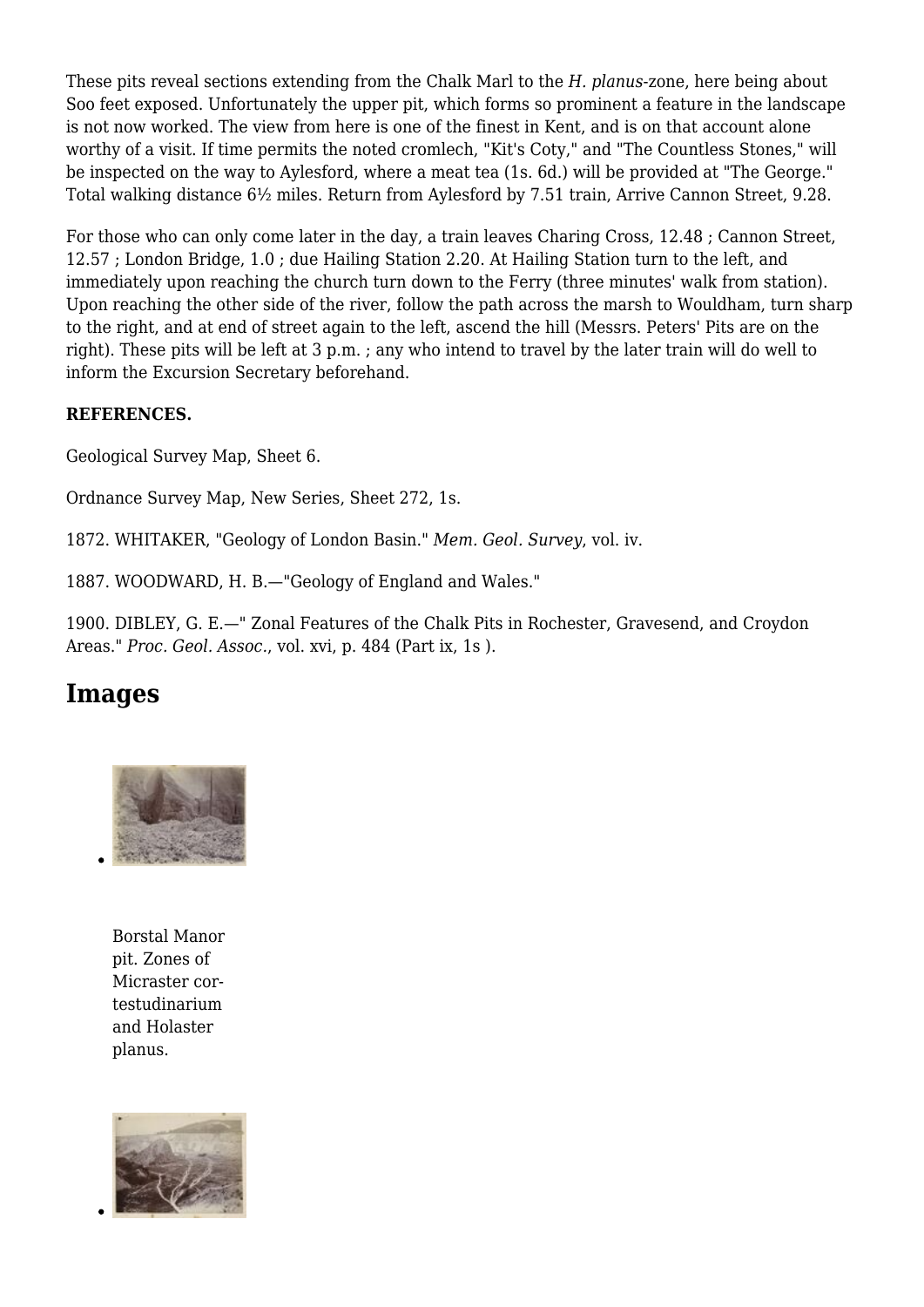Messrs. Peters pit, Wouldham. Upper part zone of Holaster subglobosus and Actin. Plenus. Lower part, Lower Chalk.



Messrs. Tingey's Pit, Wouldham. Zones of Terebratulina and Rhynchonella curreri.



Kit's Coty.

# **List of photographs**

### **Excursion to Rochester, July 9th 1907**

[Page 27](http://pubs.bgs.ac.uk/publications.html?pubID=GA007#v=d&z=2&n=5&i=P803123.jp2&y=305&x=1051) [P805269](http://geoscenic.bgs.ac.uk/asset-bank/action/viewAsset?id=393585) Borstal Manor pit. Zones of Micraster cor-testudinarium and Holaster planus. Excursion to Rochester, July 9th 1907.

[Page 27](http://pubs.bgs.ac.uk/publications.html?pubID=GA007#v=d&z=2&n=5&i=P803123.jp2&y=305&x=1051) [P805270](http://geoscenic.bgs.ac.uk/asset-bank/action/viewAsset?id=393586) Messrs. Peters pit, Wouldham. Upper part zone of Holaster sub-globosus and<br>
Page 27 P805270 Actin Planue January Lawanghell, Eugenia to Paghaetar July 0th 1005 Actin. Plenus. Lower part, Lower Chalk. Excursion to Rochester, July 9th 1907.

[Page 27](http://pubs.bgs.ac.uk/publications.html?pubID=GA007#v=d&z=2&n=5&i=P803123.jp2&y=305&x=1051) [P805271](http://geoscenic.bgs.ac.uk/asset-bank/action/viewAsset?id=393587) Messrs. Tingey's Pit, Wouldham. Zones of Terebratulina and Rhynchonella curreri. Excursion to Rochester, July 9th 1907.

[Page 27](http://pubs.bgs.ac.uk/publications.html?pubID=GA007#v=d&z=2&n=5&i=P803123.jp2&y=305&x=1051) [P805272](http://geoscenic.bgs.ac.uk/asset-bank/action/viewAsset?id=393588) Kit's Coty. Excursion to Rochester, July 9th 1907.

#### Retrieved from

'[http://earthwise.bgs.ac.uk/index.php?title=Excursion\\_to\\_Rochester\\_and\\_Blue\\_Bell\\_Hill.\\_Saturday,\\_J](http://earthwise.bgs.ac.uk/index.php?title=Excursion_to_Rochester_and_Blue_Bell_Hill._Saturday,_July_6th,_1907_-_Geologists%27_Association_excursion&oldid=55247) uly\_6th,\_1907 - Geologists%27 Association\_excursion&oldid=55247'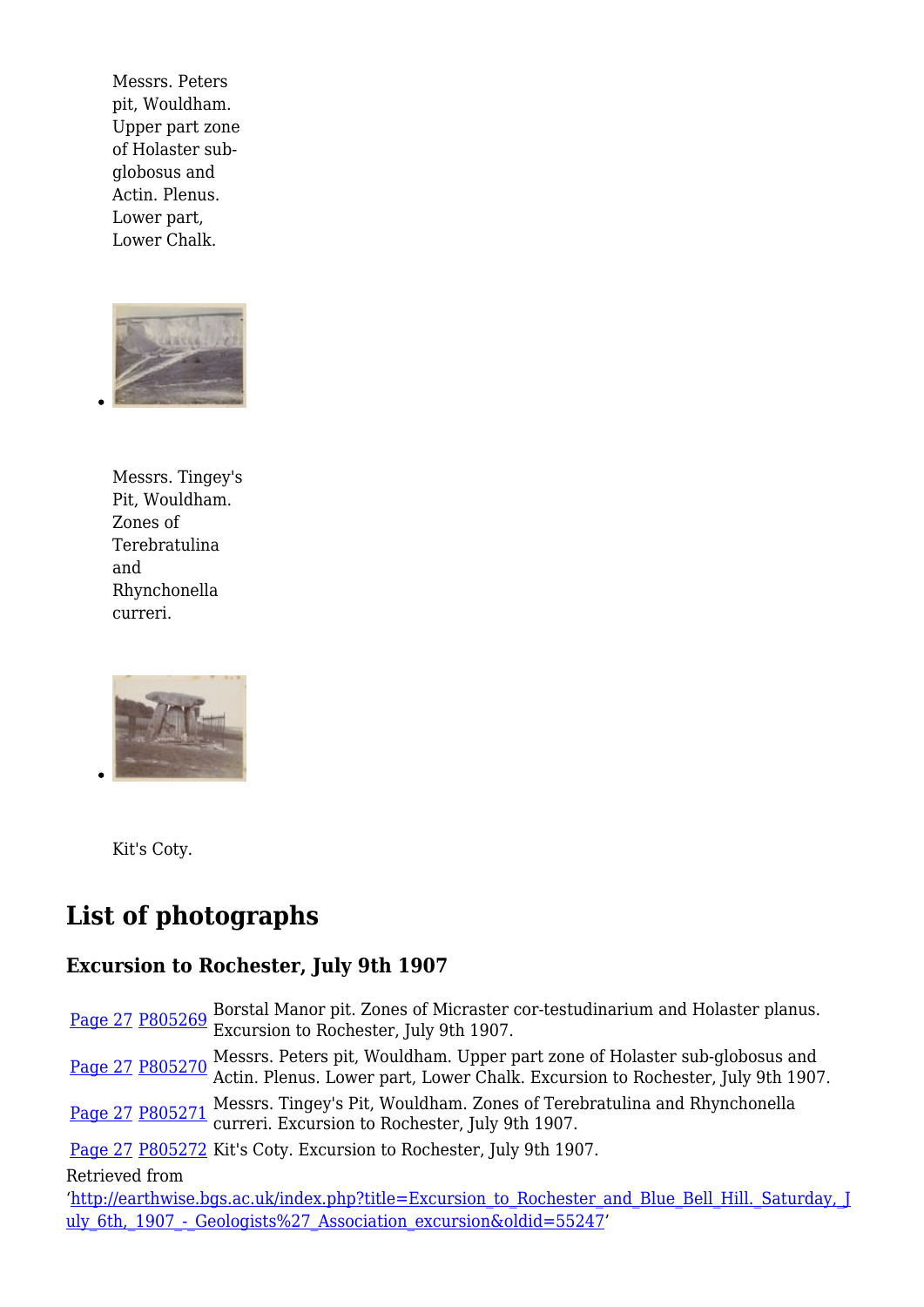#### [Category](http://earthwise.bgs.ac.uk/index.php/Special:Categories):

[Geologists' Association excursions](http://earthwise.bgs.ac.uk/index.php/Category:Geologists%27_Association_excursions)

# **Navigation menu**

### **Personal tools**

- Not logged in
- [Talk](http://earthwise.bgs.ac.uk/index.php/Special:MyTalk)
- [Contributions](http://earthwise.bgs.ac.uk/index.php/Special:MyContributions)
- [Log in](http://earthwise.bgs.ac.uk/index.php?title=Special:UserLogin&returnto=Excursion+to+Rochester+and+Blue+Bell+Hill.+Saturday%2C+July+6th%2C+1907+-+Geologists%27+Association+excursion&returntoquery=action%3Dmpdf)
- [Request account](http://earthwise.bgs.ac.uk/index.php/Special:RequestAccount)

### **Namespaces**

- [Page](http://earthwise.bgs.ac.uk/index.php/Excursion_to_Rochester_and_Blue_Bell_Hill._Saturday,_July_6th,_1907_-_Geologists%27_Association_excursion)
- [Discussion](http://earthwise.bgs.ac.uk/index.php?title=Talk:Excursion_to_Rochester_and_Blue_Bell_Hill._Saturday,_July_6th,_1907_-_Geologists%27_Association_excursion&action=edit&redlink=1)

 $\Box$ 

## **Variants**

#### **Views**

- [Read](http://earthwise.bgs.ac.uk/index.php/Excursion_to_Rochester_and_Blue_Bell_Hill._Saturday,_July_6th,_1907_-_Geologists%27_Association_excursion)
- [Edit](http://earthwise.bgs.ac.uk/index.php?title=Excursion_to_Rochester_and_Blue_Bell_Hill._Saturday,_July_6th,_1907_-_Geologists%27_Association_excursion&action=edit)
- [View history](http://earthwise.bgs.ac.uk/index.php?title=Excursion_to_Rochester_and_Blue_Bell_Hill._Saturday,_July_6th,_1907_-_Geologists%27_Association_excursion&action=history)
- [PDF Export](http://earthwise.bgs.ac.uk/index.php?title=Excursion_to_Rochester_and_Blue_Bell_Hill._Saturday,_July_6th,_1907_-_Geologists%27_Association_excursion&action=mpdf)

 $\overline{\phantom{a}}$ 

### **More**

### **Search**

Search Go

### **Navigation**

- [Main page](http://earthwise.bgs.ac.uk/index.php/Main_Page)
- [Recent changes](http://earthwise.bgs.ac.uk/index.php/Special:RecentChanges)
- [Random page](http://earthwise.bgs.ac.uk/index.php/Special:Random)
- [Help about MediaWiki](https://www.mediawiki.org/wiki/Special:MyLanguage/Help:Contents)

### **Tools**

[What links here](http://earthwise.bgs.ac.uk/index.php/Special:WhatLinksHere/Excursion_to_Rochester_and_Blue_Bell_Hill._Saturday,_July_6th,_1907_-_Geologists%27_Association_excursion)